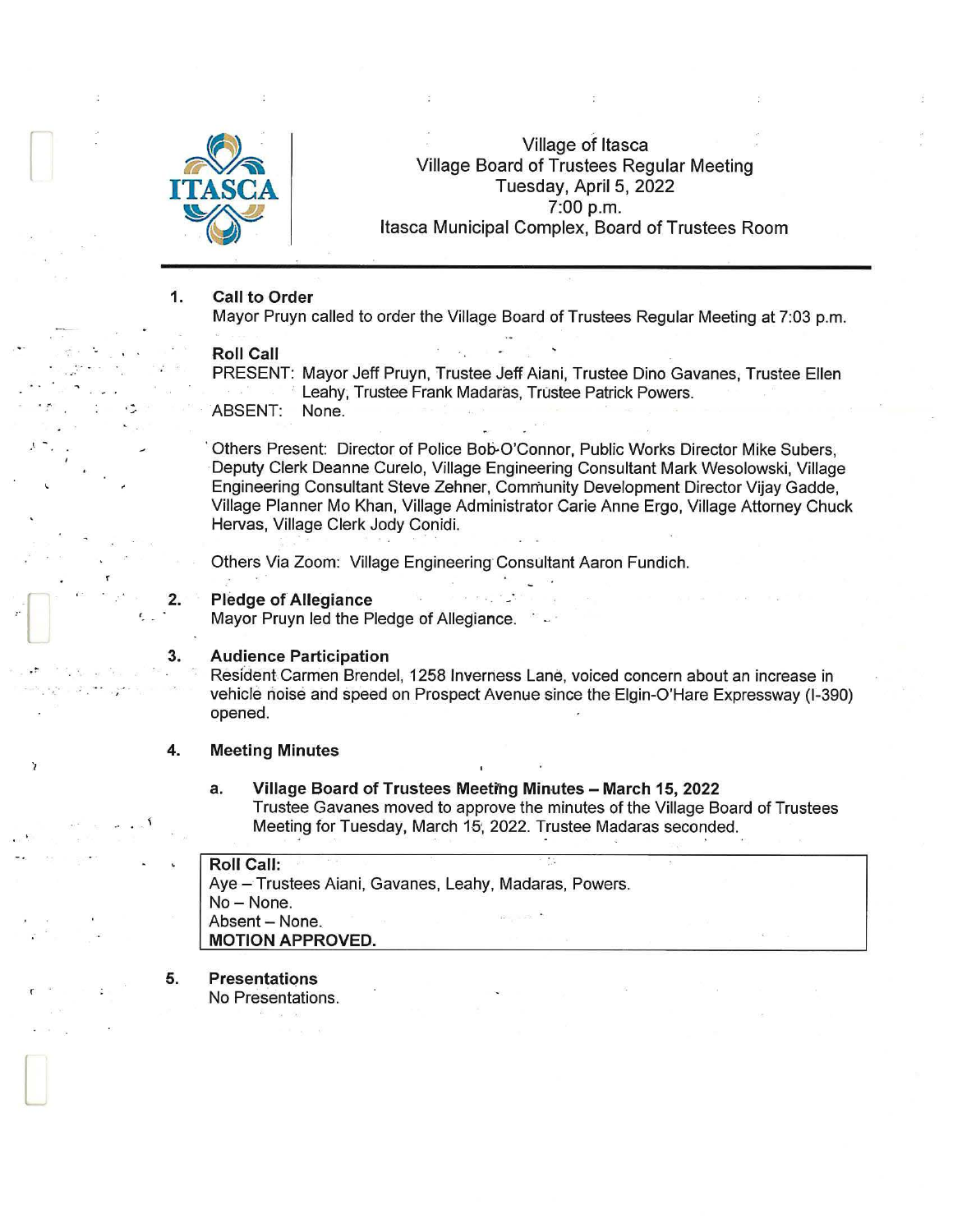Village Board of Trustees Regular Meeting April 5, 2022 Page 2

### 6. President Comments

a. Oath of Office - Sergeant NAME<br>Mayor Pruyn administered the Oath of Office for the rank of Patrol Officer to Probationary Patrol Officer Tyler Celia.

Mayor Pruyn called for a recess at 7:15 p.m.

Mayor Pruyn reconvened-the meeting at 7:31 p.m.

 $\sim$ 

- 7. Community Development Committee Report Chair: Trustee Gavanes, Co-Ghair: Trustee Leahy
	- a. Zoning Certificate Request Redco Foodservice Equipment, LLC Trustee Gavanes moved to approve a Zoning Certificate Request for Redco Foodservice Equipment, LLC, 1340 Ardmore Avenue, providing the distribution of commercial foodservice equipment. Trustee Powers seconded.

 $\lambda$ 

## Roll Call: Aye - Trustees Aiani, Gavanes, Leahy, Madaras, Powers. No- None. Absent - None. **MOTION APPROVED.**

b. Zoning Certificate Request - Hutchinson Enterprises, Inc. d/b/a Home Stead 205 Trustee Gavanes moved to approve a Zoning Certificate Request for Hutchinson Enterprises, Inc. d/b/a Home Stead 205, 810 North Arlington Heights Road, providing in-home non-medical senior care services ranging from personal-and Alzheimer's care to transportation for medical appointments. Trustee Leahy seconded.

Roll Call: Aye - Trustees Aiani, Gavanes, Leahy, Madaras, Powers. No- None. Absent - None. MOTION APPROVED.

- 8. Capital and Infrastructure Committee Report Chair: Trustee Aiani, Co-Chair: Trustee Madaras No Capital and Infrastructure Committee Report.
- 9. Finance and Operations Committee Report Chair: Trustee Powers, Co-Chair: Vacant No Finance and Operations Committee Report.
- 10. Intergovernmental Committee Report Chair: Trustee Leahy, Co-Chair: Trustee Aiani No Intergovernmental Committee Report.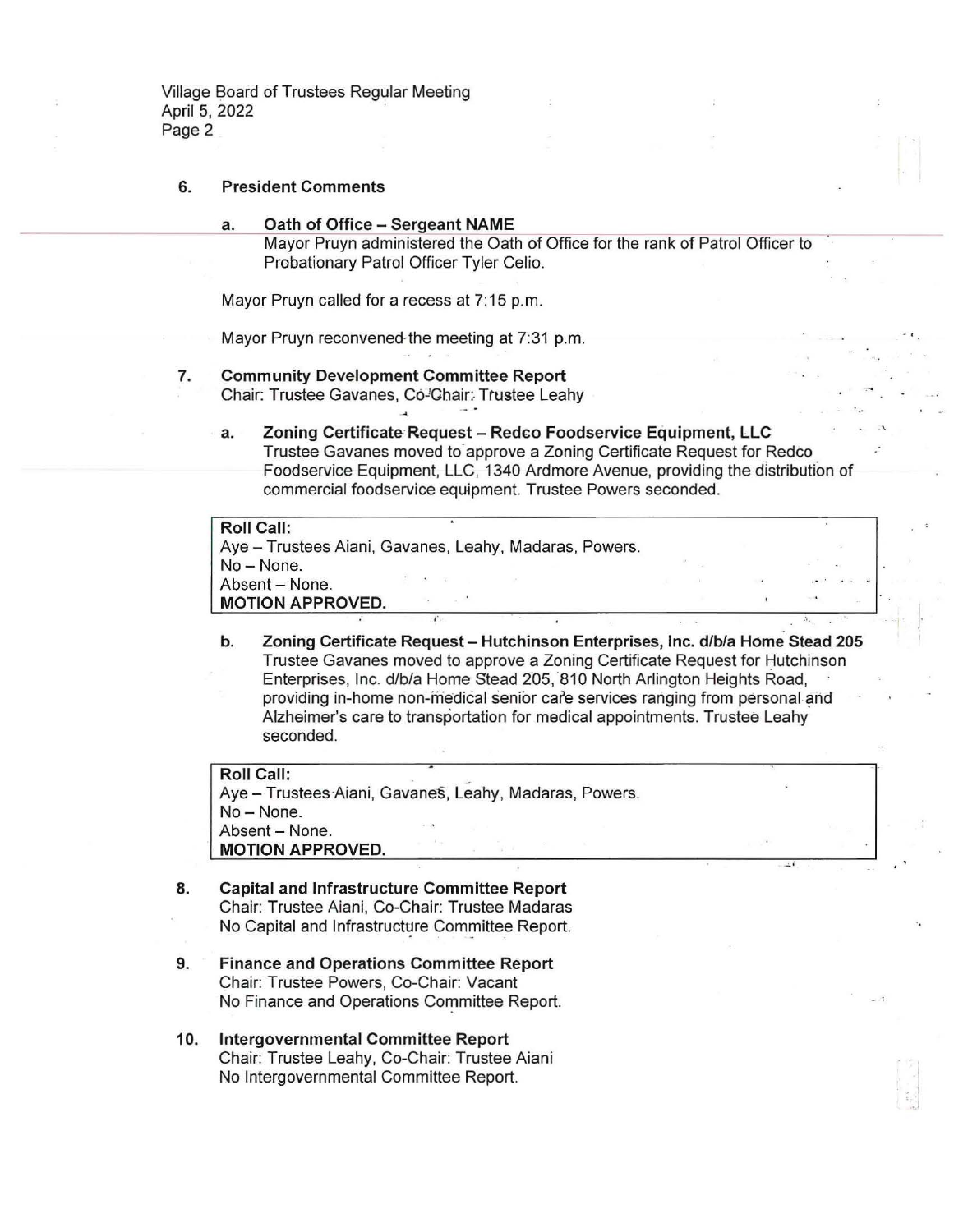Village Board of Trustees Regular Meeting April 5, 2022 Page 3

#### 11. Consent Agenda

- a. Resolution 1338-22 regarding an agreement to Join Illinois Public Works Mutual Aid Network (IPWMAN)
- b. Resolution 1339-22 Purchasing a Sequential Batch Reactor (SBR) Diffuser Membrane Replacement from Environmental Dynamics in the amount of \$26,450.00
- c. Resolution 1340-22 regarding a Multi-Factor Authentication Upgrade

Trustee Gavanes moved to approve the Consent Agenda. Trustee Leahy seconded.

Roll Call: Aye - Trustees Aiani, Gavanes, Leahy, Madaras, Powers. No-None. Absent - None. MOTION APPROVED.

#### 12. Payment of Bills - April 5, 2022

Trustee Powers moved to approve the payment of bills through April 5, 2022 in the amount of \$762,431.12. Trustee Madaras seconded. .

# Roll Call:

 $\Box$ 

l

Aye - Trustees Aiani, Gavanes, Leahy, Madaras, Powers. No-None. Absent - None. MOTION APPROVED.

#### 13. Department Head Reports

Mayor Pruyn will hear Department Head Reports at the Committee of the Whole Meeting immediately following the Village Board of Trustees Meeting

#### 14. Village Administrator Report

Mayor Pruyn will hear the Village Administrator Report at the Committee of the Whole Meeting immediately following the Village Board of Trustees Meeting

#### 15. Old Business

### a. Itasca Station Project - Update

Holladay Properties presented an update on the proposed Itasca Station Project, 115-125 West Orchard Street, reporting 30 residents attended the open house on Thursday, March 23, 2022. Public comments included enthusiasm for a development, and concerns about the height of the proposed building and the historical significance of the existing buildings. The building at 115 West Orchard was built in the 1989, 126 West Orchard was built in 1901 with an addition in the 1990s, and Holladay Properties submitted an application to Illinois State Historic Preservation Office for a finding on the historical significance of both buildings. A tenant for the restaurant space has been secured.